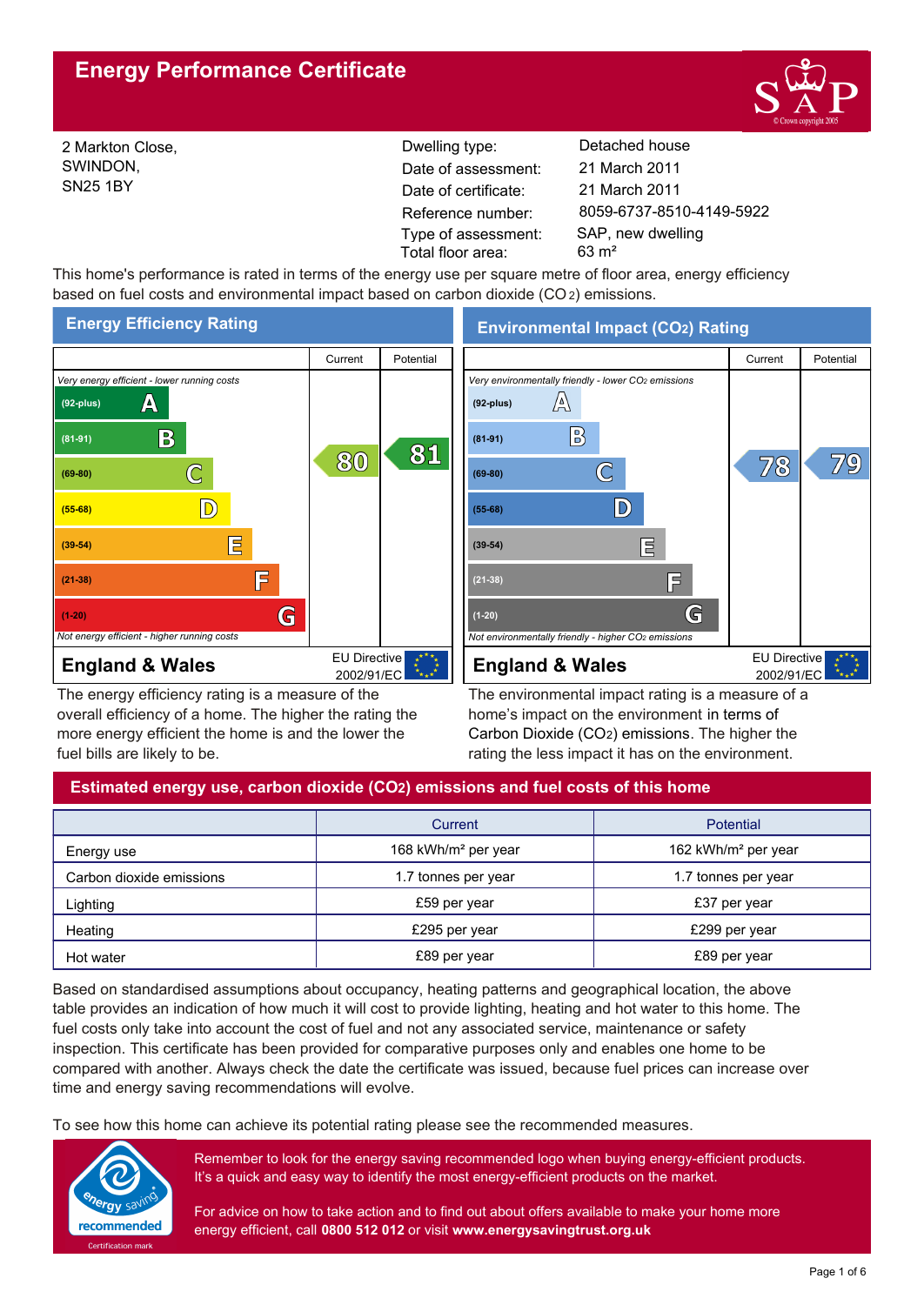#### **About this document**

The Energy Performance Certificate for this dwelling was produced following an energy assessment undertaken by a qualified assessor, accredited by Elmhurst Energy Systems Ltd, to a scheme authorised by the Government. This certificate was produced using the SAP 2005 assessment methodology and has been produced under the Energy Performance of Buildings (Certificates and Inspections)(England and Wales) Regulations 2007. A copy of the certificate has been lodged on a national register.

| Assessor's accreditation number: | EES/007757                                                                            |
|----------------------------------|---------------------------------------------------------------------------------------|
| Assessor's name:                 | Miss Esther Taylor                                                                    |
| Company name/trading name:       | <b>AES Southern Limited</b>                                                           |
| Address:                         | 1A Oaklands Court, Tiverton Way, Tiverton Business Park, Tiverton,<br>Devon, EX16 6TG |
| Phone number:                    | 01884 243519                                                                          |
| Fax number:                      |                                                                                       |
| E-mail address:                  | esther.taylor@aessouthern.co.uk                                                       |
| Related party disclosure:        | No related party                                                                      |

## **If you have a complaint or wish to confirm that the certificate is genuine**

Details of the assessor and the relevant accreditation scheme are as above. You can get contact details of the accreditation scheme from their website at www.elmhurstenergy.co.uk together with details of their procedures for confirming authenticity of a certificate and for making a complaint.

### **About the building's performance ratings**

The ratings on the certificate provide a measure of the building's overall energy efficiency and its environmental impact, calculated in accordance with a national methodology that takes into account factors such as insulation, heating and hot water systems, ventilation and fuels used. The average Energy Efficiency Rating for a dwelling in England and Wales is band E (rating 46).

Not all buildings are used in the same way, so energy ratings use 'standard occupancy' assumptions which may be different from the specific way you use your home. Different methods of calculation are used for homes and for other buildings. Details can be found at www.communities.gov.uk/epbd.

Buildings that are more energy efficient use less energy, save money and help protect the environment. A building with a rating of 100 would cost almost nothing to heat and light and would cause almost no carbon emissions. The potential ratings in the certificate describe how close this building could get to 100 if all the cost effective recommended improvements were implemented.

## **About the impact of buildings on the environment**

One of the biggest contributors to global warming is carbon dioxide. The way we use energy in buildings causes emissions of carbon. The energy we use for heating, lighting and power in homes produces over a quarter of the UK's carbon dioxide emissions and other buildings produce a further one-sixth.

The average household causes about 6 tonnes of carbon dioxide every year. Adopting the recommendations in this report can reduce emissions and protect the environment. You could reduce emissions even more by switching to renewable energy sources. In addition there are many simple everyday measures that will save money, improve comfort and reduce the impact on the environment. Some examples are given at the end of this report.

#### **Visit the Government's website at www.communities.gov.uk/epbd to:**

- Find how to confirm the authenticity of an energy performance certificate
- Find how to make a complaint about a certificate or the assessor who produced it Ind how to confirm the authenticity of an energy performance certification Find how to make a complaint about a certificate or the assessor who position and reducing energy consumption in the about energy efficiency and re • Find how to make
- Learn more about the national register where this certificate has been lodged •
- Learn more about energy efficiency and reducing energy consumption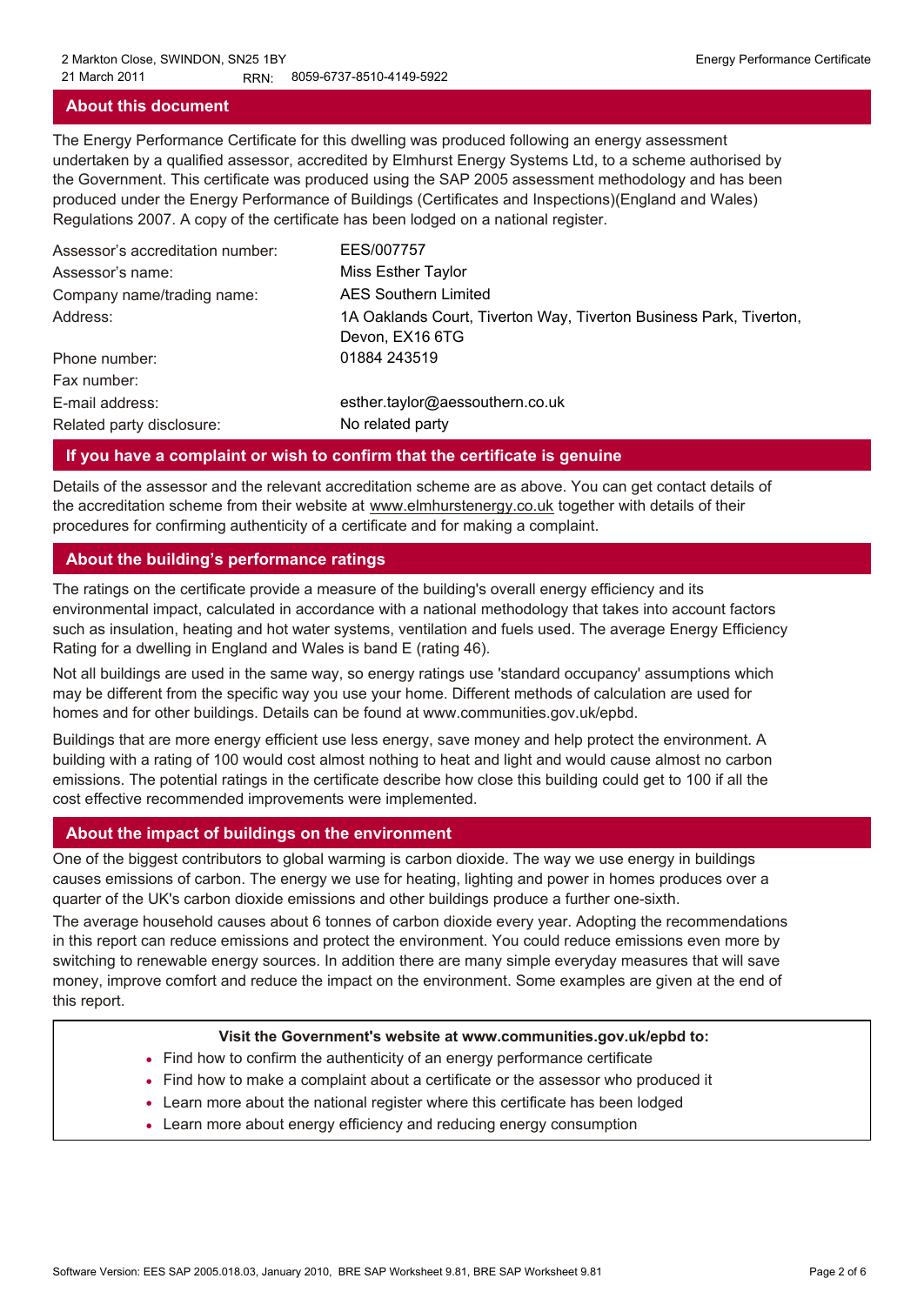# Recommended measures to improve this home's energy performance

2 Markton Close, SWINDON, SN25 1BY Date of certificate:

Reference number: 8059-6737-8510-4149-5922 21 March 2011

## **Summary of this home's energy performance related features**

The following is an assessment of the key individual elements that have an impact on this home's performance rating. Each element is assessed against the following scale: Compliant / Average / Good / Very good.

|                                  | Description                                                      | Current performance      |                 |
|----------------------------------|------------------------------------------------------------------|--------------------------|-----------------|
| <b>Elements</b>                  |                                                                  | <b>Energy Efficiency</b> | Environmental   |
| Walls                            | Average thermal transmittance 0.28 W/m <sup>2</sup> K            | Very good                | Very good       |
| Roof                             | Average thermal transmittance 0.18 W/m <sup>2</sup> K            | Good                     | Good            |
| Floor                            | Average thermal transmittance 0.22 W/m <sup>2</sup> K            | Good                     | Good            |
| <b>Windows</b>                   | Fully double glazed                                              | Good                     | Good            |
| Main heating                     | Boiler and radiators, mains gas                                  | Very good                | Very good       |
| Main heating controls            | Programmer, room thermostat and TRVs                             | Average                  | Average         |
| Secondary heating                | None                                                             |                          | ۰               |
| Hot water                        | From main system                                                 | Very good                | Very good       |
| Lighting                         | Low energy lighting in 38% of fixed outlets                      | Average                  | Average         |
| Air tightness                    | Air permeability 10.0 m <sup>3</sup> /h.m <sup>2</sup> (assumed) | Average                  | Average         |
| Current energy efficiency rating |                                                                  | C <sub>80</sub>          |                 |
|                                  | Current environmental impact (CO2) rating                        |                          | C <sub>78</sub> |

Thermal transmittance is a measure of the rate of heat loss through a building element; the lower the value the better the energy performance.

Air permeability is a measure of the air tightness of a building; the lower the value the better the air tightness.

## **Low and zero carbon energy sources**

**None**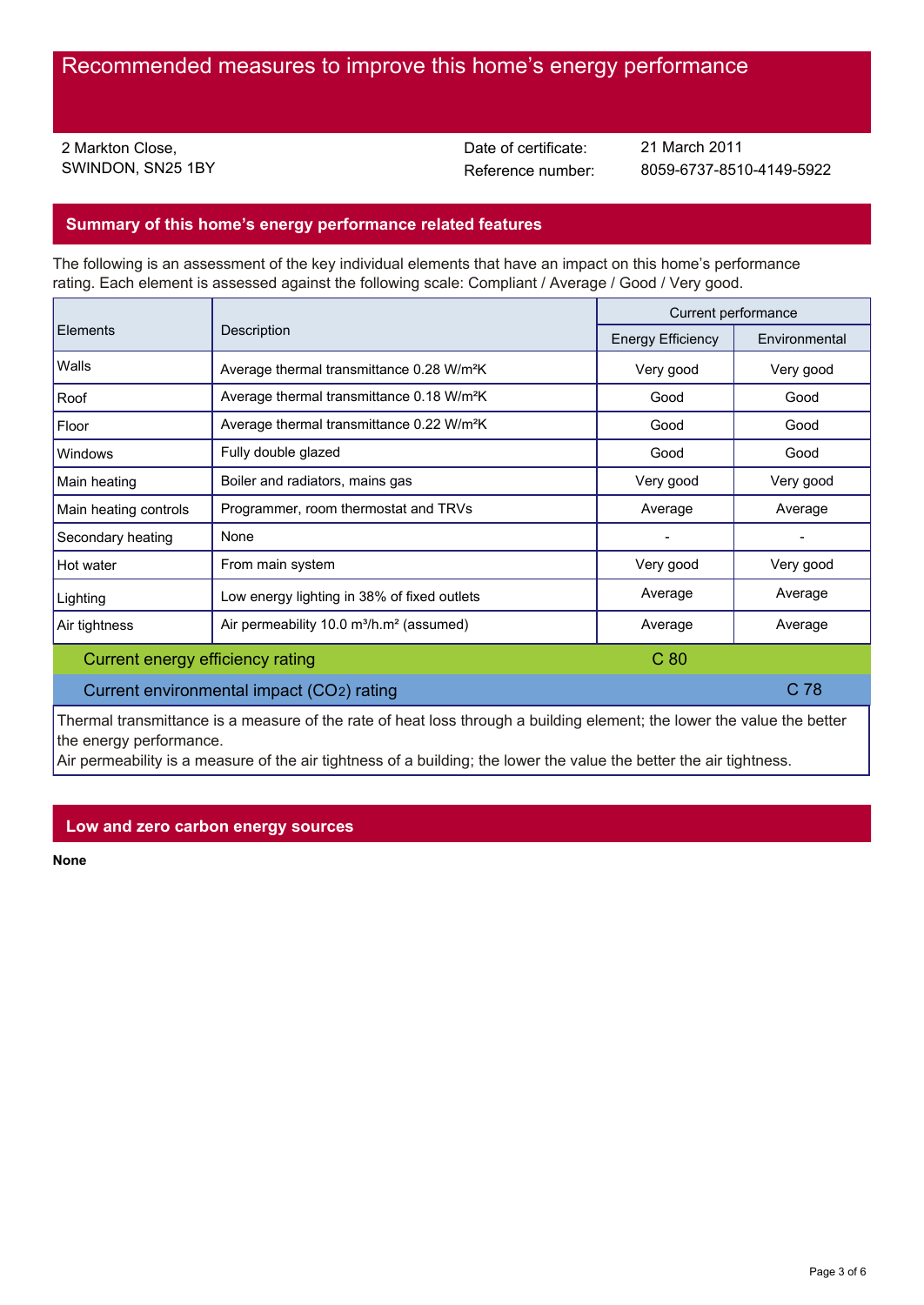## **Recommendations**

The measures below are cost effective. The performance ratings after improvement listed below are cumulative, that is they assume the improvements have been installed in the order that they appear in the table.

|                                             | Typical savings | Performance ratings after improvement |                      |
|---------------------------------------------|-----------------|---------------------------------------|----------------------|
| Lower cost measures (up to £500)            | per year        | Energy efficiency                     | Environmental impact |
| Low energy lighting for all fixed outlets   | £19             | <b>B</b> 81                           | C 79                 |
| <b>Total</b>                                | £19             |                                       |                      |
| Potential energy efficiency rating          |                 | <b>B</b> 81                           |                      |
| Potential environmental impact (CO2) rating |                 |                                       | C 79                 |

### **Further measures to achieve even higher standards**

The further measures listed below should be considered in addition to those already specified if aiming for the highest possible standards for this home. However you should check the conditions in any covenants, planning conditions, warranties or sale contracts.

| 2 Solar water heating                      | £23  | <b>B</b> 82 | <b>B</b> 81 |
|--------------------------------------------|------|-------------|-------------|
| 3 Solar photovoltaic panels, 2.5 kWp       | £201 | A 95        | A 93        |
| Enhanced energy efficiency rating          |      | A 95        |             |
| Enhanced environmental impact (CO2) rating |      |             | A 93        |

Improvements to the energy efficiency and environmental impact ratings will usually be in step with each other. However, they can sometimes diverge because reduced energy costs are not always accompanied by a reduction in carbon dioxide (CO2) emissions.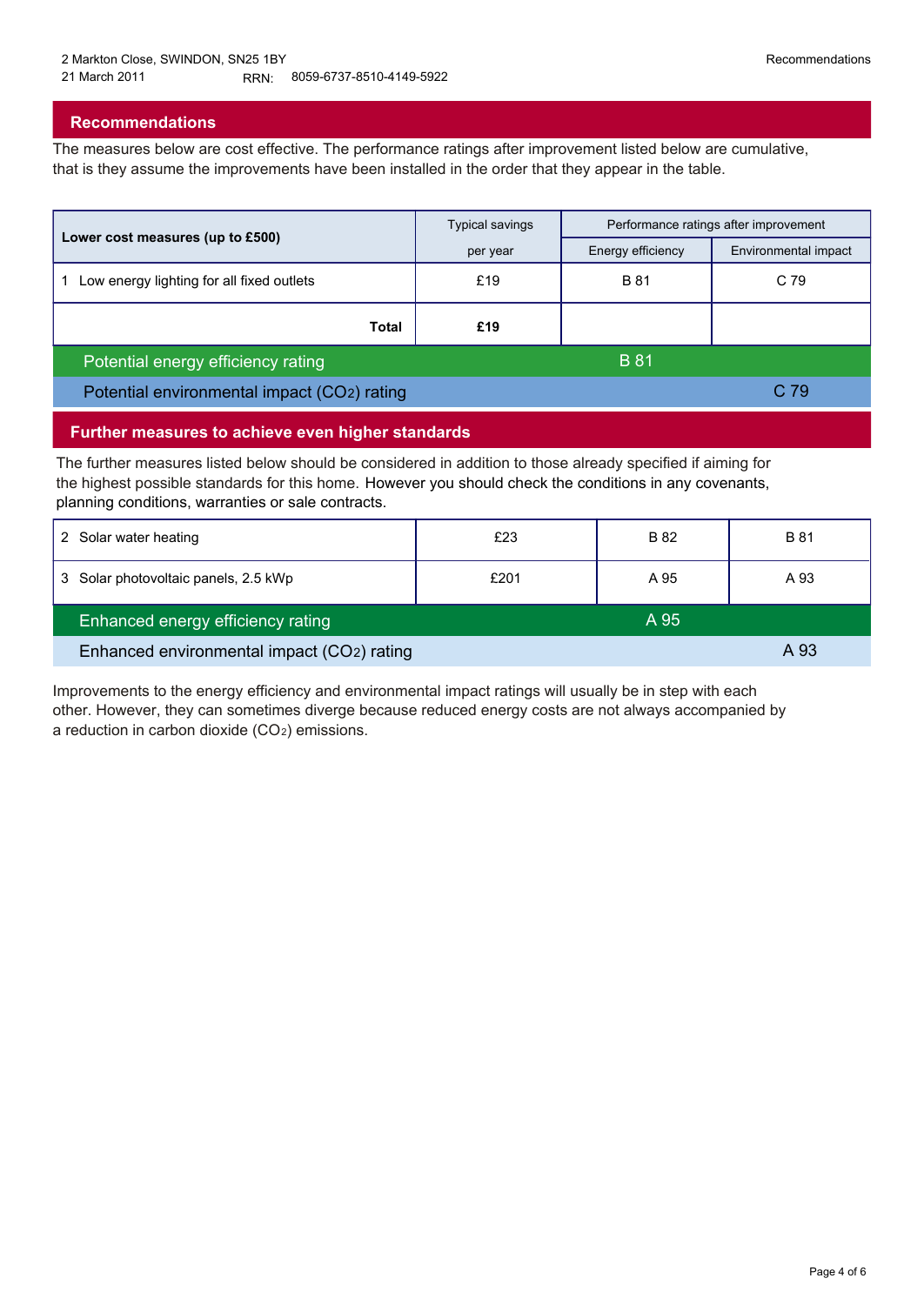## **About the cost effective measures to improve this home's performance ratings**

#### **Lower cost measures (typically up to £500 each)**

These measures are relatively inexpensive to install and are worth tackling first. Some of them may be installed as DIY projects. DIY is not always straightforward, and sometimes there are health and safety risks, so take advice from an energy advisor before carrying out DIY improvements.

## **1 Low energy lighting**

Replacement of traditional light bulbs with energy saying recommended ones will reduce lighting costs over the lifetime of the bulb. and they last up to 12 times longer than ordinary light bulbs. Also consider selecting low energy light fittings when redecorating; contact the Lighting Association for your nearest stockist of Domestic Energy Efficient Lighting Scheme fittings.

## **About the further measures to achieve even higher standards**

Further measures that could deliver even higher standards for this home. You should check the conditions in any covenants, planning conditions, warranties or sale contracts before undertaking any of these measures. If you are a tenant, before undertaking any work you should check the terms of your lease and obtain approval from your landlord if the lease either requires it, or makes no express provision for such work.

#### **2 Solar water heating**

A solar water heating panel, usually fixed to the roof, uses the sun to pre-heat the hot water supply. This will significantly reduce the demand on the heating system to provide hot water and hence save fuel and money. The Solar Trade Association has up-to-date information on local installers and any grant that may be available.

### **3 Solar photovoltaic (PV) panels**

A solar PV system is one which converts light directly into electricity via panels placed on the roof with no waste and no emissions. This electricity is used throughout the home in the same way as the electricity purchased from an energy supplier. The British Photovoltaic Association has up-to-date information on local installers who are qualified electricians and on any grant that may be available. Planning restrictions may apply in certain neighbourhoods and you should check this with the local authority. Building Regulations apply to this work, so your local authority building control department should be informed, unless the installer is appropriately qualified and registered as such with a competent persons scheme<sup>1</sup>, and can therefore self-certify the work for Building Regulation compliance. The assessment does not include the effect of any feed-in tariff, which could appreciably increase the savings that are shown on this EPC for solar photovoltaic panels.